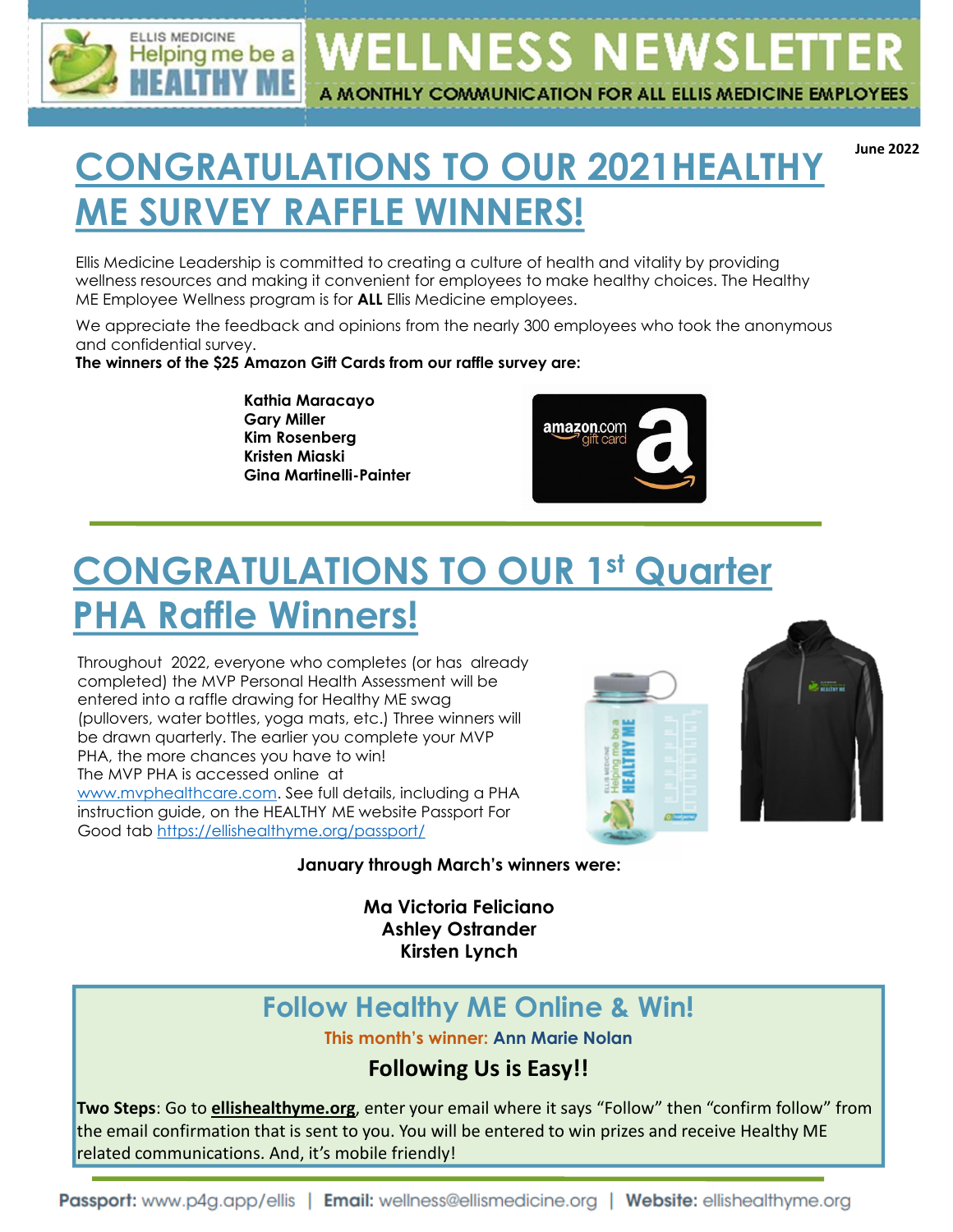## **ELLIS FITNESS: Yoga and Zumba Classes**

Ellis Fitness offers employees the opportunity to continue or kick-start all their health goals in one convenient location. Come and visit the fresh new space lined with rows of treadmills, ellipticals, stationary bikes, free weights, and over 10 exercise machines; Ellis Fitness has something for everyone!

**Beginning May 12th – A 4-week Zumba session with Omoye Cooper**. Join Omoye for four weeks of Zumba® in the Ellis Fitness group exercise studio! Zumba® is an exciting and fun aerobic workout set to Latin dance rhythms. All fitness levels are welcome! The class meets on 4 Thursdays: May 12, 19, 26 and June 2, from 4:30-5:15 pm. **Please wear comfortable fitness attire and** 

#### **sneakers and bring a water bottle.**

Sign up on the Ellis Fitness Group Exercise Room door.

#### **60 Minute Vinyasa Yoga Class with Amy Waylett**

The focus of this class is to connect your breath with continual movements and flows of yoga poses. After warming up the joints and muscles, the body will maintain movement in seated, standing and balancing sequences. The Vinyasa Yoga class is fun, challenging and provides for an opportunity to destress. The class is suitable for all levels and abilities. Come enjoy some good tunes while you work on building strength and flexibility.

**Ellis Fitness Registration Survey Link<https://forms.office.com/r/MDF9T4K7XX> Email [fitness@ellismedicine.org](mailto:fitness@ellismedicine.org)**

**You must be a member to participate in Ellis Fitness classes.** 

## **INTEGRATIVE THERAPIES**

The Volunteer Integrative Therapy Program for staff is back after a pause during the COVID Pandemic.

Healing Touch – Therapeutic Touch – and Reiki are offered **FREE for staff every Tuesday at Ellis Hospital in the Integrative Therapy Room from 10:00AM-1:00PM.**

Healing and Therapeutic Touch Therapists place their hands on or near their patient's body with the intention to help or heal. In doing so, therapists believe that they are consciously directing or modulating an individual's energies by interacting with his or her energy field. The focus is on balancing the energies of the total person and stimulating the body's own natural healing ability rather than on the treatment of specific physical diseases. **Sign-up sheets for are located on the door of A6.**

## **MVP LIVING WELL PROGRAMS: FREE YOGA at the HARBOR is BACK!**

**MVP Living Well Programs are open to ALL employees (Ellis health insurance members and non-members)**

MVP Living Well Programs is excited to announce a continuation of our proud partnership with Inner Bliss Yoga to offer free Meditation and Yoga on Sunday mornings, June 5 through August 28th at the Mohawk Harbor Amphitheater, 220 Harborside Drive, Schenectady, NY 12305. Inner Bliss will be offering instruction for breath techniques (Pranayama) and guided meditation from 8:30-8:50am and Yoga from 9:00-10:00am. Registration is open on our Living Well Program Calendar! Click on or copy and paste the direct link to Harbor Yoga registration: [https://www.mvphealthcare.com/about-mvp/community](https://www.mvphealthcare.com/about-mvp/community-events/details/inner-bliss-yoga-at-the-harbor-6363/)events/details/inner-bliss-yoga-at-the-harbor-6363/ or scan our QR code to see all of our Living Well Programs!



Ellis Fitness Registration QR Code

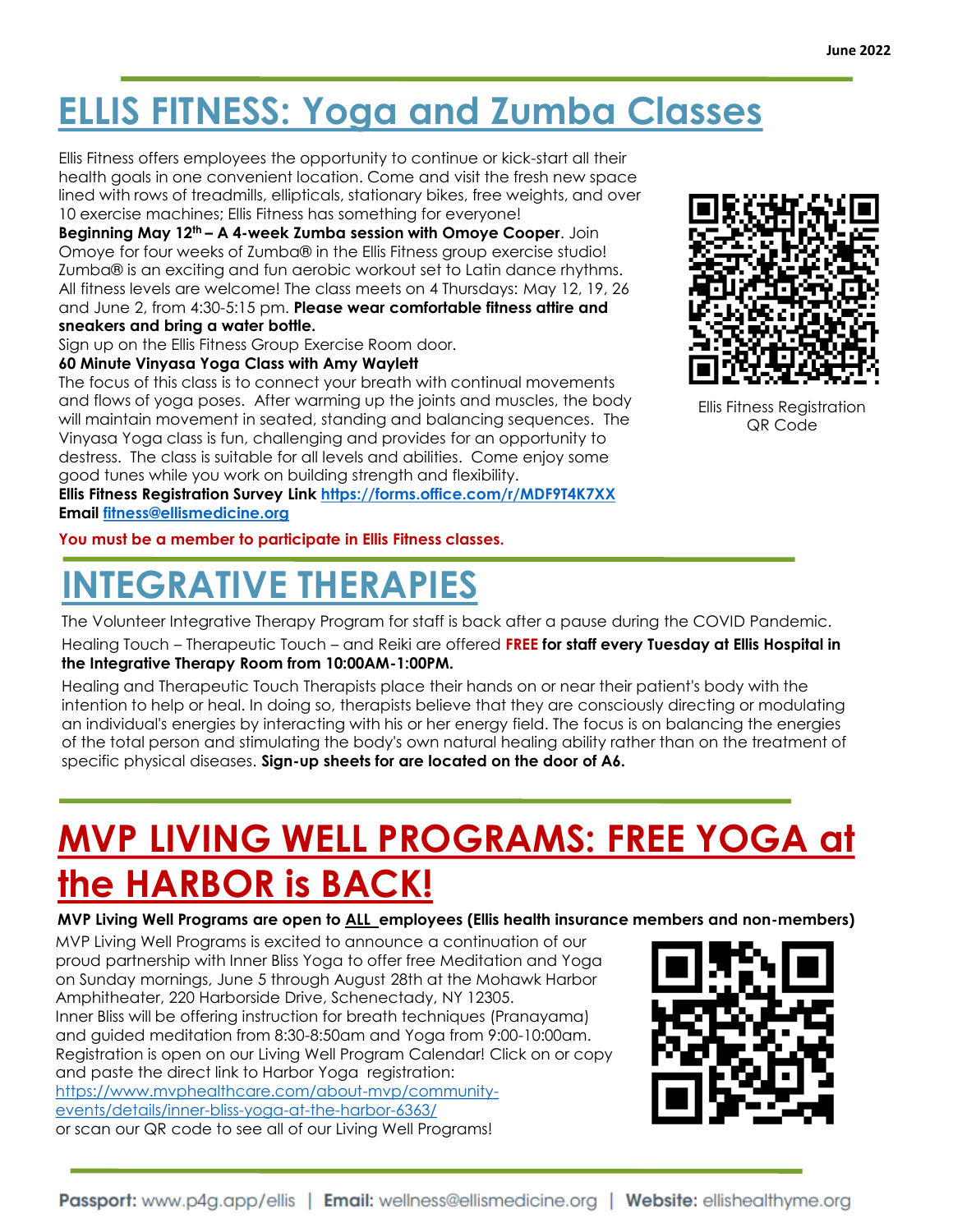## **Capital EAP and AIG Webinars: Healthy ME Qualifying Activities**

**Webinar format workshops for employees and families.** 

### **Nutrition and Stress**

#### **June 9|12-1 PM**

A Registered Dietitian will walk you through how we experience stress, the dangerous health effects of stress, and how real food and decreased stress levels can work together to prevent adverse health effects. The Registered Dietitian will go through several foods that can help mitigate stress levels and improve your quality of life. She will also touch on lifestyle changes outside of just what you eat that can decrease stress levels

#### improving your health. **Register at:**

[https://us02web.zoom.us/webinar/register/WN\\_XRGP](https://us02web.zoom.us/webinar/register/WN_XRGP23gfRBSMtldrvDHH7w) 23gfRBSMtldrvDHH7w

#### **Diversity and Cultural Competency June 14|12-1 PM**

In this training, participants will gain an increased awareness of diversity as well as increase their ability to value diversity and inclusion in the workplace and our personal lives. Participants will learn how to…

- -Define the current definition of diversity and inclusion
- -Understand changing viewpoints on diversity
- -Apply employee engagement practices

-Handle conflict in the workplace as it relates to diversity issues -Explore the role of hidden bias and the current demographic trends that demonstrate the reality of diversity.

Discussion will also address sensitivity and awareness of gender issues to promote effective working relationships. We will look at the legal responsibilities for individuals and organizations as well as behaviors, which, while not specifically illegal can cause undue stress and harm.

#### **Register at:**

[https://us02web.zoom.us/webinar/register/WN\\_tOSLndYoT](https://us02web.zoom.us/webinar/register/WN_tOSLndYoTQ2sOwKcegENFQ) Q2sOwKcegENFQ

#### **LGBTQIA+ Awareness in the Workplace June 22|12-1 PM**

The LGBTQ+ training reviews the basics surrounding sexual and gender identity. It then explores avenues and tactics to make the workplace a safe environment including a discussion about language. The training will have an educational component covering statistics on the LGBTQ+ workplace experience and provide examples of companies who have successfully created true equality and a safe haven for all employees.

#### **Register at:**

[https://us02web.zoom.us/webinar/register/WN\\_PT2Zh](https://us02web.zoom.us/webinar/register/WN_PT2ZhVQMSkCIkyO9wYckkg) VQMSkCIkyO9wYckkg



### UPCOMING 2022 HEALTHY ME ACTIVITIES

- Kona Ice Truck-July
- Shape Up, Measure Up-July
- Valley Cats-August